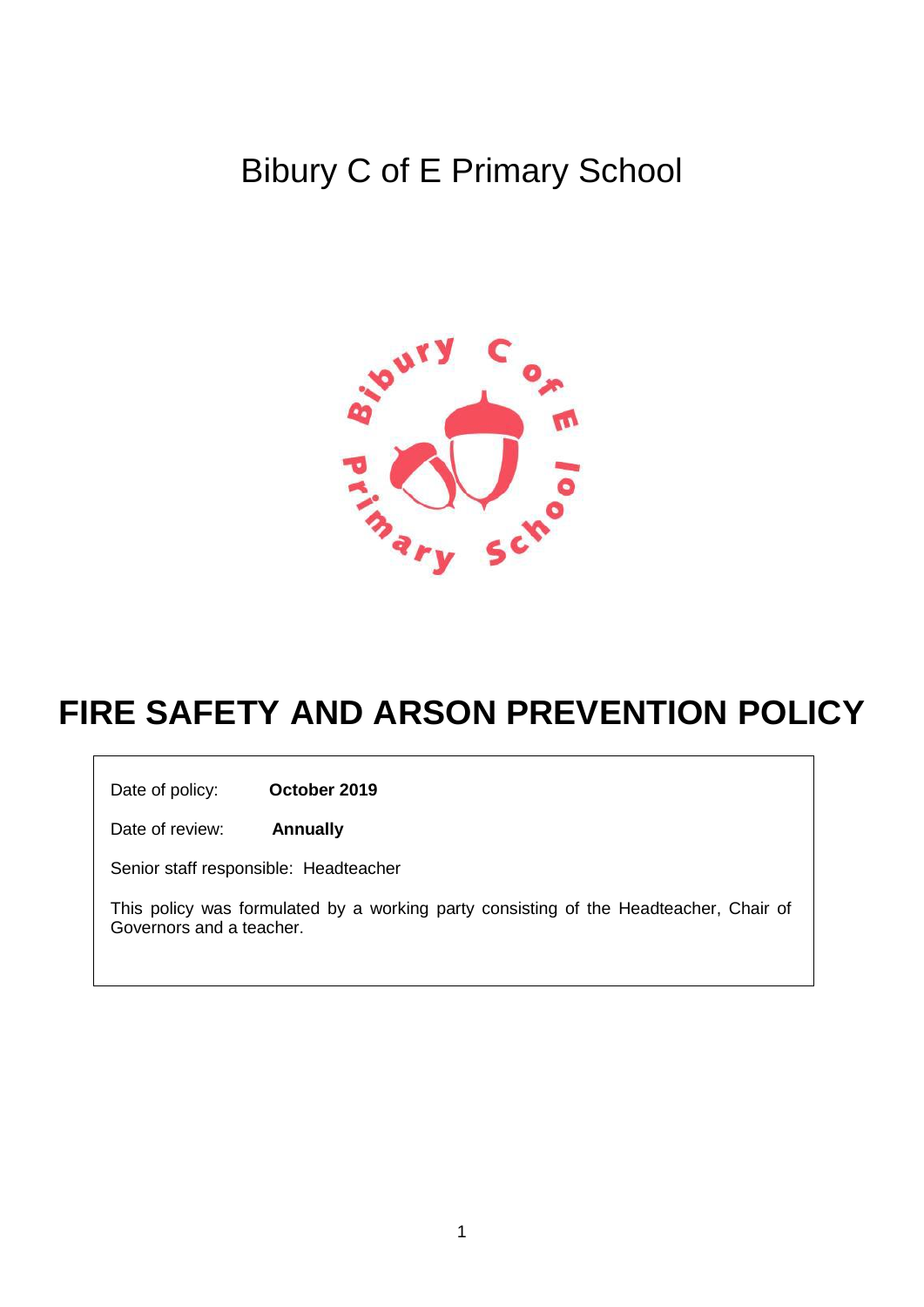# **BIBURY C OF E PRIMARY SCHOOL**

## **FIRE SAFETY POLICY**

## **Aim:**

To ensure all aspects of fire safety management are co-ordinated, consistently applied and supported by staff training, drills and equipment maintenance, for the benefit of all staff, pupils, contractors and visitors attending Bibury C of E Primary School.

### **Policy:**

This policy has been produced in response to the Fire Risk Assessment in October 2007 and reviewed every 3 years.

#### **Responsible Persons:**

| Responsible Person:       | Mrs Suki Pascoe Executive Headteacher                                                                               |  |
|---------------------------|---------------------------------------------------------------------------------------------------------------------|--|
| Fire Precautions Manager: | Mrs Suki Pascoe and Mrs Stephanie Morris                                                                            |  |
| Senior Fire Wardens:      | Mrs Helen Godwin                                                                                                    |  |
| Evacuation Area Manager:  | Mrs Suki Pascoe<br>Mrs Amy Bennett-Bright<br>Mrs Wendy Armstrong<br>Mrs Sally Spring<br><b>Mrs Elizabeth Davies</b> |  |
| Fire Wardens:             | Mrs Helen Godwin                                                                                                    |  |
| Office:                   | Mrs Wendy Armstrong                                                                                                 |  |
| Classrooms and corridors: | Mrs Helen Godwin, Mrs Sally Spring and Mrs Elizabeth Davies                                                         |  |
| <b>Toilets</b>            | Mrs Wendy Armstrong or senior member of staff on site                                                               |  |

## **Responsibilities:**

Responsible Person:

- To ensure all aspects of Fire Safety are in place and adhered to.
- To ensure the Fire Brigade is called in the event of alarm activation (999 or 112).
- To deputise for the Fire Precautions Manger in her absence.

Fire Precautions Managers:

- To ensure all aspects of the policy are in place.
- To carry out regular testing of evacuation procedures.
- To ensure that equipment is well maintained and regularly tested.
- To complete the fire log.
- To ensure that all regulations regarding signs are complied with.

Senior Fire Wardens:

- To ensure all staff, students and visitors evacuate the building safely.
- To assist in the control of the assembly area.
- To clear the building in the event of an evacuation at lunchtime.

Evacuation Area Manager:

- To ensure good order at the Assembly Point
- To communicate all information to the Fire Precautions Manager.
- To ensure all staff, pupils and visitors are accounted for.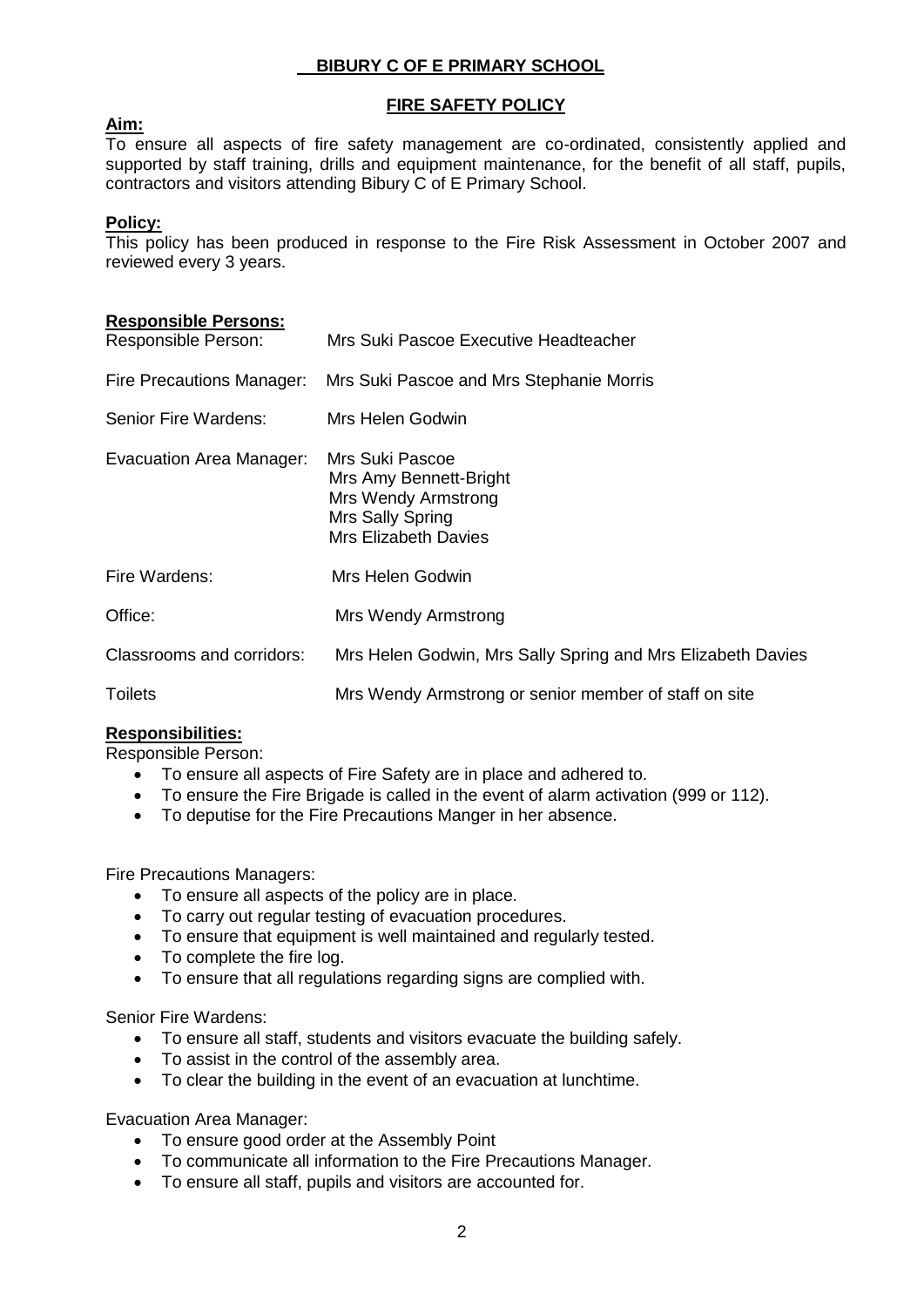Fire Wardens:

- To ensure, in the event of an evacuation, all areas within their responsibility as listed above are clear.
- To ensure that all areas are kept clear of combustible materials, or that all combustible materials are stored safely.
- To ensure that all of the correct notices and signs are displayed in all areas.
- To check, during a fire bell test, that the bell can be heard in all areas of their zone.
- To report any equipment malfunction Fire Precautions Manager
- To carry out a Risk Assessment of Fire Safety for their zone.

# **Zones:**

| Zone | <b>Area of School</b>                                   | <b>Person</b><br><b>Responsible</b>                               |
|------|---------------------------------------------------------|-------------------------------------------------------------------|
|      | Main entrance, top of the stairs and exit by<br>toilets | Mrs Suki Pascoe<br><b>Mrs Wendy Armstrong</b><br>Mrs Helen Godwin |
|      | Classrooms and all other areas                          | Mrs Sally Spring<br>Mrs Elizabeth Davies<br>Mrs Helen Godwin      |

If the Person responsible is not a Fire Warden, it is their responsibility to clear their area and to then report to their Fire Warden that their section is clear. It is the responsibility of the Fire Warden to report that their area is clear when they reach the Assembly Point. The information should be given to the Evacuation Area Manager, who should then pass this information to the Fire Precautions Manager. The Fire Precautions Manager should have a checklist of areas to record the reports from the Fire Wardens.

## **Evacuation Procedures:**

The Evacuation procedures can be found in the School Office and a copy should be displayed in each classroom, and other general areas. All staff should be reminded, annually, of the procedures at a staff meeting and all new staff should be given specific training by the Fire Precautions Manager as soon as possible after they arrive.

## **Drills:**

The following drills will take place during the school year, at times decided by the Fire Precautions Manager.

| Геrm               | <b>Arrangements</b>                           |
|--------------------|-----------------------------------------------|
| Autumn term 1 or 2 | Staff and pupils know of the drill in advance |
| Spring term 3 or 4 | Staff only know of the drill in advance       |
| Summer term 5 or 6 | No advance warning                            |

The day and time of day for the drill will be varied and a full report on each drill will be submitted to the Governing Body Premises Committee. For each drill the length of time taken to clear the building and the length of time taken to register all staff and pupils will be recorded.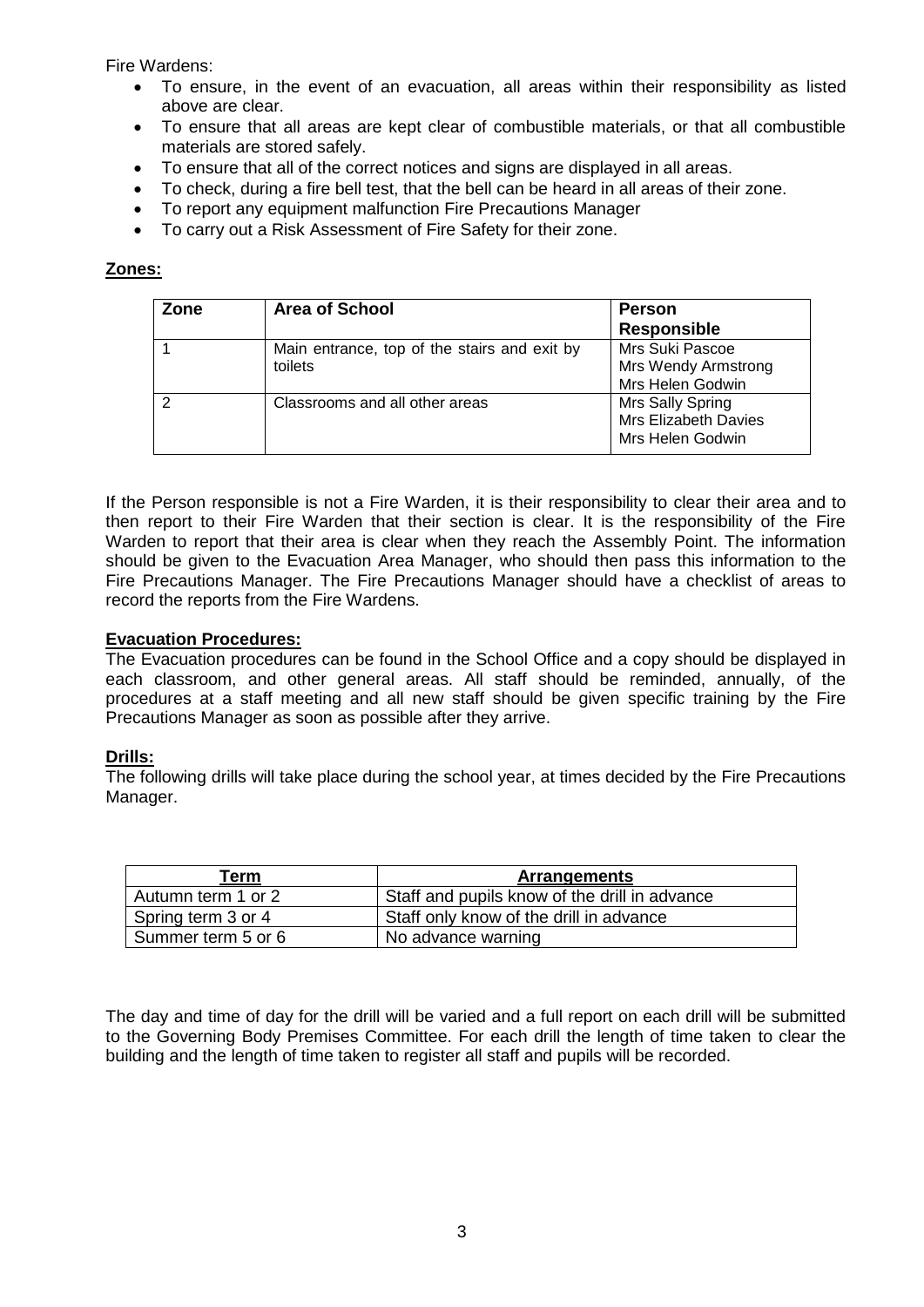# **Staff Training:**

All staff will be trained on the following:

- What to do in the event of a fire.
- How to raise the alarm.
- What to do on hearing the alarm.
- What to do with members of the general public in the event of an alarm.
- What to do at the assembly point.
- Locations of all escape routes.
- Location of all fire fighting equipment.
- All general fire precautions measures.

The Fire Precautions Manager will carry out the training, or it will be delegated to a Senior Fire Officer from the local brigade or a designated training provider e.g. First Response.

#### **Record Keeping:**

It is the responsibility of the 'Responsible Person' to ensure that the 'Fire Log Book' is kept up to date.

#### **People with Disabilities:**

Individual Risk assessments are carried out on all staff and pupils who have either permanent or temporary disability. It is the responsibility of the Teaching Assistant to assist in, or arrange the assistance of, the evacuation of pupils with disabilities. Where adults need to be evacuated, it is the responsibility of the Inclusion Co-ordinator to organise this.

#### **Re-entering Premises After An Evacuation:**

It is the responsibility of the FIRE PRECATIONS OFFICER, in conjunction with the appropriate emergency services and the Headteacher, to give permission for the re-entering of the building.

# **Use Of Fire Fighting Equipment:**

Staff should only attempt to fight a fire if they are specifically trained to do so. The first priority is to ensure the safety of the staff and students by sounding the alarm and evacuating the building.

As soon as a fire is discovered, sound the alarm. Do not delay while attempting to fight the fire with an extinguisher.

Fire extinguishers are heavy and can themselves present a hazard during use. Staff should not attempt to use such equipment unless trained and confident that their own escape from the premises will not be impaired by doing so. Fire extinguishers should only be used s an aid to escape.

#### **Fire Fighting Equipment:**

The school has a maintenance contract for the fire fighting equipment, but any misuse or problems with equipment should be reported to the Caretaker immediately. All equipment is clearly labelled and each call point is clearly marked.

| <b>Fire Type</b> | <b>Materials</b>             | <b>Extinguisher to use</b>         |
|------------------|------------------------------|------------------------------------|
| Class A          | Wood, paper, cloth, plastic  | Water or Foam                      |
| Class B          | Liquids & Liquifiable solids | Foam, CO <sub>2</sub> , Dry powder |
| Class C          | Gases or Liquified gases     | Turn off supply, Water, Foam or    |
|                  |                              | dry powder                         |

#### **Summary:**

It is the responsibility of all staff to ensure that they comply with this policy and to report, in writing, any hazards or malfunctions that they find. The policy is designed to ensure a safe working environment for **all**.

## **Arson Prevention**

## **Facts**

Recent studies indicate that, across all premises types, over 2,100 fires are deliberately set resulting in 2 deaths and 55 injuries occurring every week. All premises can be targeted either deliberately or just because they offer easy access.